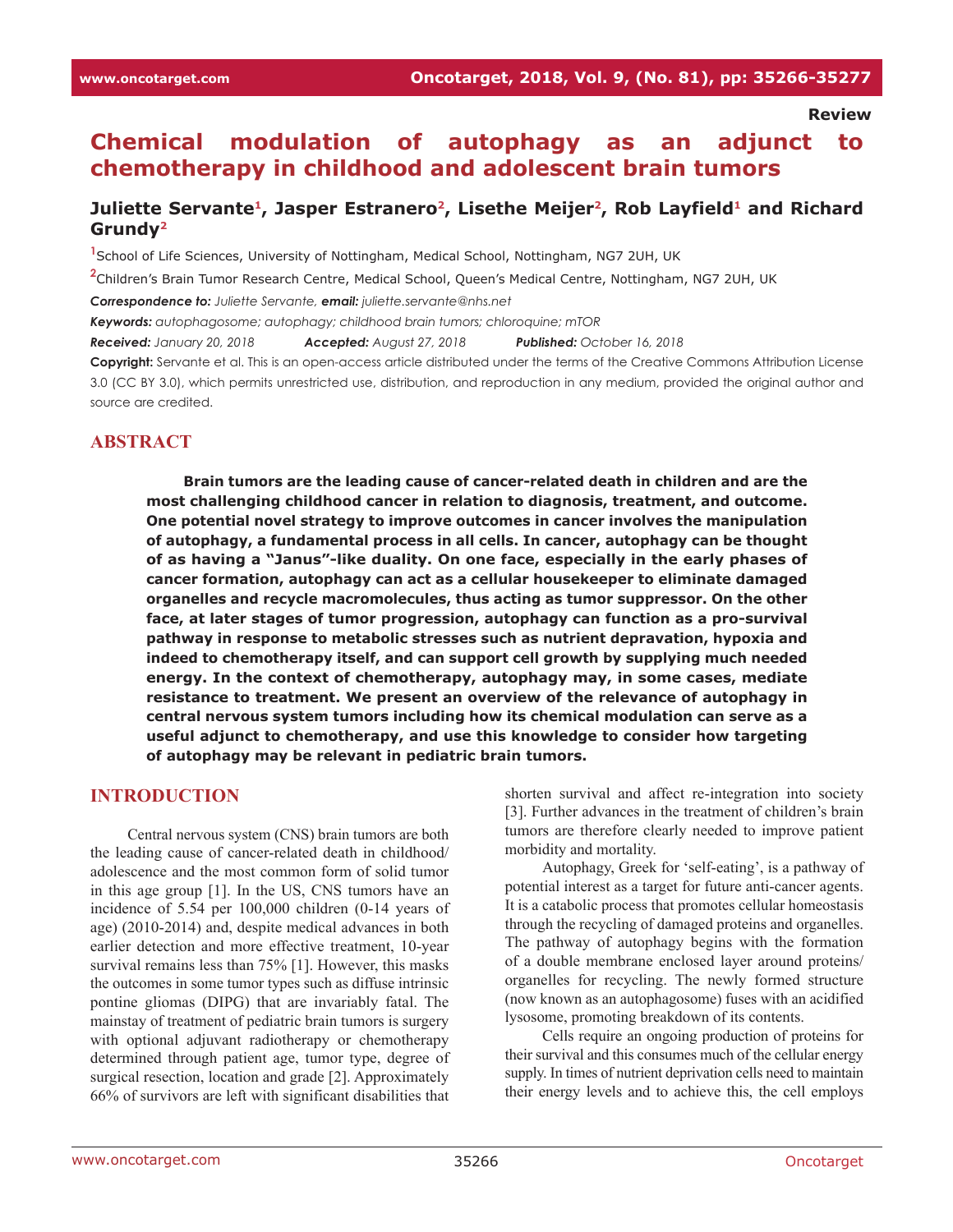autophagy to 'eat' redundant proteins and components in order to generate energy. In this manner the cell provides its own survival mechanism. Autophagy may also affect cell survival as aberrant proteins, if left, could build up within the cell and have the potential to affect signalling and transport mechanisms [4]. The process also helps to remove reactive oxygen species (ROS) that could otherwise cause gene mutation and possible loss of control of cell turnover.

The therapeutic targeting of autophagy is already under investigation for the treatment of neurodegenerative diseases and specific cancers including hepatocellular carcinoma [5], melanoma [6, 7] and breast cancers [8]. Autophagy modulation has also been considered as a treatment strategy for brain tumors both in adults and children [9–14] and although its exact role in pediatric CNS neoplasms is not yet known [9], build-up of autophagosomes is enhanced in tumors such as gangliogliomas [15]; in treatment with chemotherapy agent temozolomide (TMZ) [16]; and in association with cell death [17].

In this paper, we first explore the variable roles of autophagy in tumor evolution. The mechanism of autophagy will then be discribed with particular reference to different stages that can be regulated both physiologically and through pharmacological interventions. Current evidence for the potential of a combinatorial treatment strategy (chemotherapy with autophagy modulation) comes mostly from studies of adult tumors; this will be explored with consideration of the distinctions between adult and childhood brain tumors. Finally, we will examine the currently limited available evidence for the potential of the combinatorial strategy in targeting pediatric tumors and speculate on new avenues to explore in the future.

# **THE PARADOXICAL ROLE OF AUTOPHAGY IN CELL SURVIVAL AND TUMOR EVOLUTION**

Of the three different subtypes of autophagy, macroautophagy (hereafter referred to as autophagy) is the most widely investigated and is the focus of this paper. Autophagy involves the initiation and formation of double membrane vesicles, known as autophagosomes, around cellular components for degradation. Methods of autophagy detection within the cell include monitoring the formation of autophagosomes and turnover of the proteins that recruit cargo (proteins/organelles for recycling) into the autophagosome (known as autophagy receptors). However, as autophagy can be induced as part of a survival attempt in the dying cell, build-up of autophagosomes alone is not proof of a mechanism of cell death [18] as demise may occur alongside pro-survival mechanisms. Indeed, autophagy has been closely linked to apoptosis and many of their complex components are interlinking, with evidence of both antagonism and cooperation between these pathways [19, 20].

The role of autophagy in tumor evolution depends upon the stage of growth. In the initial phase of tumorigenesis, cellular autophagy could help remove ROS from the cell to prevent subsequent DNA damage which, if left, may trigger uncontrolled cell division [9]. The pathway may aid subsequent cell survival in two ways. Removing damaged proteins and organelles during tumor growth avoids their accumulation; an event which could have triggered cell death. In addition, autophagy can help maintain cellular nutrition during periods of starvation such as tumor growth preceding neovascularization [21]. Indeed, the physical location of a cell within a tumor has been shown to affect rates of autophagy in glioma cells [22].

Where cells die due to a failure of nutrient acquisition, ROS are released from necrosing tissue. This release has the knock on effect of increasing autophagic activity in neighboring cells which enhances substrate availability [23]. This mechanism is of interest as increased levels of autophagosome formation in the tumor cell niche may make cells more vulnerable to death when subsequent steps of the pathway are inhibited either via leakage of enzymes from lysosomes, known as lysosomal cell death [18], or via possible physical disruption to cell activities by numerous autophagosomes. Additional factors contributing to a possible increased rate of autophagy in tumor cells include situations of cellular distress such as starvation, the release of ROS (as mentioned above), or endoplasmic reticulum (ER) stress [23] which can arise during chemotherapy [9] or through radiotherapy (see below).

# **METHODS AND EFFECTS OF AUTOPHAGY MODULATION IN TUMOR CELLS**

Autophagy modulation following anti-cancer treatments can affect cell survival to both extremes. On the one hand autophagy activation acts as a protective mechanism mediating the acquired resistance phenotype of some cancer cells during chemotherapy. An example of this comes from the work that has been done using chemical inhibition of the initiation phase of autophagy (see figure 1) in neuroblastoma to sensitize cells to chemotherapy [24, 25] and the concept has also been proven in other tumor types [26–28]. In this context, inhibition of autophagy can potentially resensitise previously resistant cancer cells or augment the cytotoxicity of various chemotherapy treatments. Alternatively, autophagy induction could itself be detrimental to the cell, with cell death resulting secondary to leakage of enzymes from the lysosomes [18, 29] or due to modulation of intracellular signaling from the build up of autophagosomes [4].

Pharmacological induction of autophagy often inhibits mTOR, making autophagy constitutively more active (see Figure 1). The later stages of autophagy (i.e. the degradation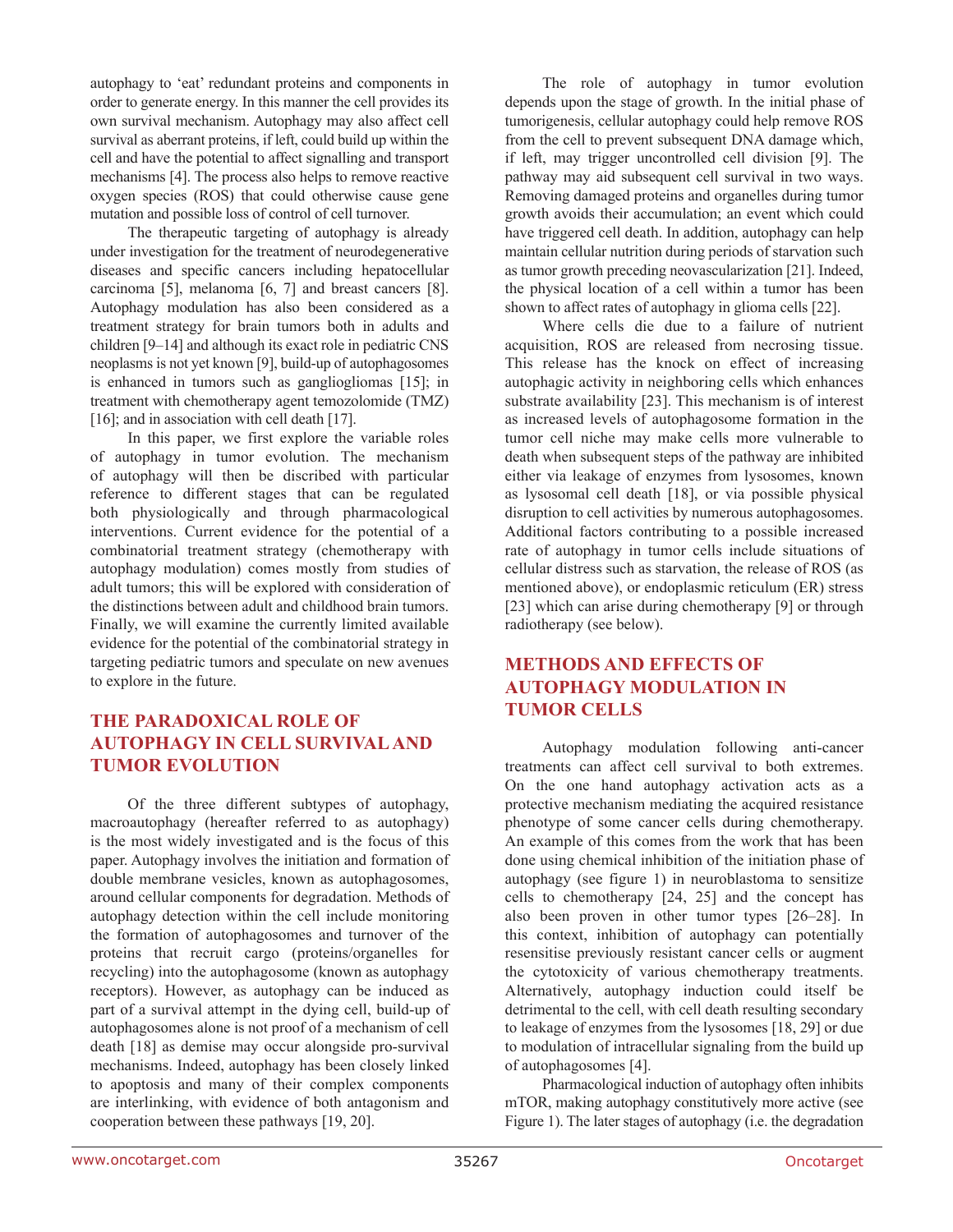of autophagosomal cargo) can also be pharmacologically controlled using chloroquine and its derivative hydroxycholoquine. (Hydroxy)Chloroquine is a drug that inhibits the fusion of autophagosomes to lysosomes [30] by increasing the lysosomal pH thus inactivating the digestive enzymes contained within it.

A simple combinatorial strategy of autophagy modulation alongside cytotoxic drug therapy was investigated by Levy and Thorburn in DAOY+ ONS76 medulloblastoma cells as well as BT-16+ BT-12 CNS atypical teratoid/rhabdoid tumor cells treated with chemotherapy agents CCNU and cisplatin. Results varied between cell types but on the whole, cell survival in the presence of cytotoxic drugs was unaffected by either autophagy activation alone using the mTOR inhibitor rapamycin or inhibition of autophagosome degradation alone using chloroquine [9]. These results suggest that autophagy modulation is not as straight-forward as initially hoped and cell response to modulation is likely to be context dependent. New therapies are likely to be



**Figure 1: Molecular Mechanisms of Autophagy.** The initiation of autophagy is controlled through a series of complexes involving a group of evolutionally conserved proteins known as "autophagy related proteins" (ATGs) which eventually lead to the production of scaffold protein LC3-II; essential for autophagosome function. The initial complex involved incorporates ULK1/2 (uncoordinated 51-like kinase 1/2), ATG13 (a regulator of ULK1 auto-induction) and FIP200 (also a regulator) [38] and its assembly results in auto-phosphorylation of ATG13/ULK1. A subsequent conformational change in this preliminary complex allows the formation of further complexes [39]. The second complex formed at the site of autophagosome construction involves Beclin 1, which has been identified as a tumor suppressor [40]. Beclin 1 interacts with the anti-apoptotic regulator Bcl2 [41, 42]. This coupling is broken under situations of starvation which allows Beclin 1 to associate with VPS34 (a class 3 PI3K) and p150 (also known as VPS15) to produce PI3P. PI3P interacts with one of several WIPI proteins (WD40 repeat protein interacting with phospho-inositides) and the WIPI protein subtype determines the rate of autophagy [39, 43, 44]. In the next step of autophagy, stimulation of ATG12 allows the formation of a complex that helps in the conversion of LC3-I to LC3-II *via* the addition of phosphatidylethanolamine (PE) and in the positioning of this modified protein on the developing autophagosome [45] where it acts as a scaffold protein [46]. The specificity of autophagy comes from the involvement ofautophagy receptors, such as SQSTM1/p62, that can simultaneously bind to the autophagosomal membrane (*via* LC3) and to ubiquitin modifications used to mark autophagic targets [47]. The growing autophagosome encircles both the receptor and its target for recycling as well as other cellular waste, forming a doublemembrane vesicle that is able to fuse to a lysosome either directly or *via* fusion with an endosome derivative (multi-vesicular body, MVB [15, 48]). Fusion with the lysosome allows the release of digestive enzymes into the autophagosome with consequent catabolism of proteins and organelles resulting in the release of amino acids for recycling [49]. The chief inhibitor of autophagy, mTOR works to inhibit the initial ULK1-ATG13-FIP200 complex. mTOR is a protein kinase - active when energy supply is sufficient [19, 43] - that hyperphosphorylates ATG13 and prevents auto-phosphorylation of ULK1, thereby inhibiting further steps [50, 51]. mTOR works downstream of growth factors and is also controlled by feedback of both cellular energy levels and protein availability. This includes the monitoring of amino acid levels in lysosomes using v-ATPase (vacuolar-type H+ ATPase) in the lysosomal membrane. Where levels of amino acids are sufficient, the binding of growth factors to tyrosine kinase receptors leads to receptor autophosphorylation and consequent activation of both PI3K and Ras. *Class 1* PI3K aids the phosphorylation of PIP<sub>2</sub>-PIP<sub>3</sub>, thus triggering AKT to inhibit the formation of a complex between TSC1 and TSC2. The phosphorylation of ERK by Ras also inhibits this interaction. The TSC1-2 complex normally acts to inactivate the GTPase rheb. When active, rheb upregulates mTOR activity. Therefore, action of AKT indirectly up-regulates mTOR, meaning that autophagy is inactive [52]. This is reversed during periods of starvation where nutrients are less abundant, meaning that mTOR becomes inactive and autophagy occurs at an enhanced rate. PTEN (phosphatase/tensin homolog on chromosome 10) is a phosphatase acting on lipids to cause the conversion of  $PIP_3$  back to  $PIP_2$ , thus increasing levels of cellular autophagy *via* reduced mTOR activity [53].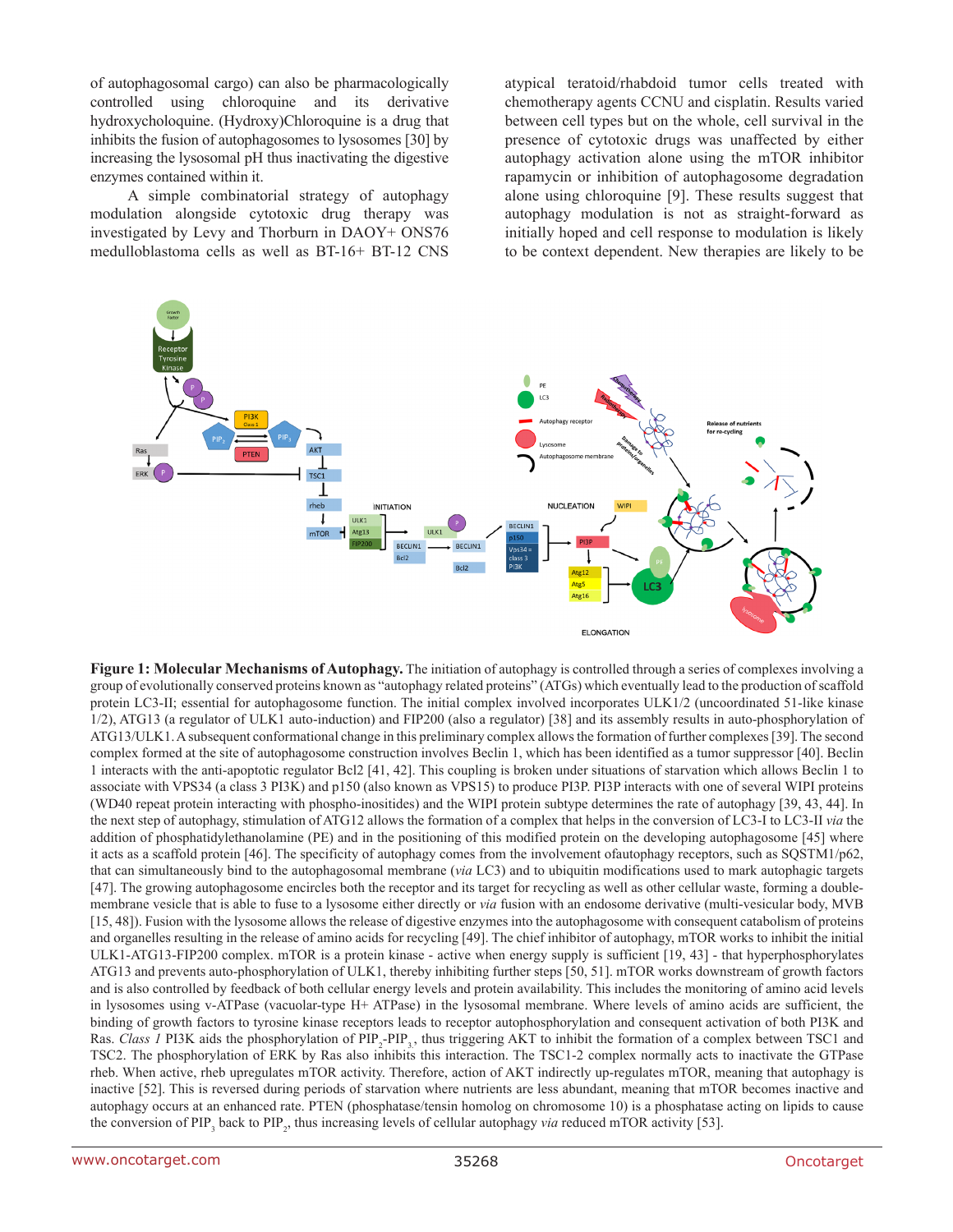specific to tumor type [31] and cell environment [22]. Notably a number of important cancer-related signalling pathways have been implicated in the regulation of autophagy. The phosphatidylinositol 3-kinase/mammalian target of rapamycin (PI3K/mTOR) and the AMP-activated protein kinase (AMPK) pathways have emerged as central conduits in the regulation of autophagy. Mutations in these pathways are associated with malignancies such as breast cancer [32, 33], ovarian cancers [34] and leukemia [35, 36] and modulation of these pathways is being considered as a target for new cancer therapies irrespective of their effects on autophagy. Caution should therefore be taken when selecting potential strategies for targeting autophagy as each target may modulate multiple pathways and have numerous conflicting roles within the cell [37]. Further work on crosstalk between these pathways may help to improve the specificity and therefore success of future compounds selected as candidate cancer treatments. Nonetheless, the combination of autophagy inhibitors with cytotoxic drugs is attracting attention, and gaps in our knowledge of the ability of autophagy manipulation to overcome resistance to anti-cancer therapies are apparent.

### **EVIDENCE OF AUTOPHAGY MODULATION IN ADULT CASES**

#### **Caveats to transferring knowledge of adult to childhood tumors**

Classification of childhood brain tumors is based on the histological subtype including details of the molecular characteristics, degree of differentiation – from low (grade 1) to high grade (grade 4) according to WHO guidelines – and the original cell type. Brain tumors in childhood differ from those in adults in terms of the type of tumor, natural progression and site of occurrence [54]. Pediatric brain tumors are best considered to arise due to aberrations in normal development and are derived from embryonic structures, as is the case with the medulloblastoma. However, glioblastoma cells in adults and older children show similarities in terms of morphology and gene expression [55], suggesting that similar treatment options may be apposite. Currently, drugs like TMZ are equally ineffective as a cure for both adult and childhood/ adolescent high grade glioma [56]. Overall evidence from approaches in adults is likely to be useful in directing treatments to trial in children, but on a cautionary note results may not be directly transferrable between the two distinct groups of tumor.

### **Conflicting effects of 3-MA demonstrating that the outcomes of autophagy manipulation may be specific to tumor type and envionment**

3-MA impedes autophagy in the early stages through the inhibition of class 3 PI3K [57] and has a variable role in glioma survival. Discrepancy in the effect of 3-MA on cell survival may come from opposing effects of simutaneous class 1 PI3K inhibition (and subsequent autophagy activation) alongside activation of class 3 PI3K due to lack of complete specificity for class of PI3K. In addition, 3-MA has been shown to act on many different pathways of metabolism within the cell. Its influence on autophagy is inconstant, with effects depending on the concentration used and the availability of nutrients.

Sun et al investigated the efficacy of berberine, an anti-bacterial agent used in China, in reducing the viability of glioma cell line LN18. Cell death was increased in treatment with berberine even where caspases were inhibited by Z-VAD, ruling out apoptosis as the mechanism. Cell death was thought to be due to a reduction in mitochondrial function and ATP availability and this was shown to occur alongside autophagy activation (demonstrated by an increase in LC3-II and decrease of autophagy receptor p62 presumed to be due to enhanced degradation). The addition of 3-MA was found to further reduce survival of these cells treated with berberine [58], and may be linked to additive function in causing cell starvation.

This is in contrast to findings that antineoplastic drug AG 1301 (1 micromole) reduced survival of C6 glioma cells to 56.67% of that of the control sample, where 3-MA enhanced cell survival. Autophagy was shown to be activated in AG1301 treatment as there was an increase in LC3-II:LC3-I with reduction in p62 [59]. Discrepancies in the effect of 3-MA on cell survival help to demonstrate that autophagy modulators as treatments may be more complicated than just their effects on autophagy and that effects are likely to be specific to tumor type, environment and concentration used.

#### **Autophagy inhibitor chloroquine is of potential use in the treatment of glioblastoma**

Autophagy modulation as a treatment strategy has been investigated in adult glioblastoma cells using chloroquine. As noted previously chloroquine and its derivative hydroxylchloroquine inhibit lysosomal fusion to the autophagosome, an effect thought to be due to their neutralizing action as weak bases.

Glioblastoma is the most common adult malignant brain tumor and has a median survival of 14.6 months despite therapy [10]. Treatment of glioblastoma in adulthood most frequently involves alkylating agent temozolomide (TMZ) with optional radiotherapy. It was demonstrated in U87MG (glioblastoma cell line) that chloroquine treatment in addition to TMZ led to an increase in LC3-II (a marker of autophagosome formation) whilst knockout of Beclin 1 (a protein necessary in the initiation of autophagy) reduced the cytotoxic effect of chloroquine [60]. This evidence suggests an increase in autophagosome build up through additional chloroquine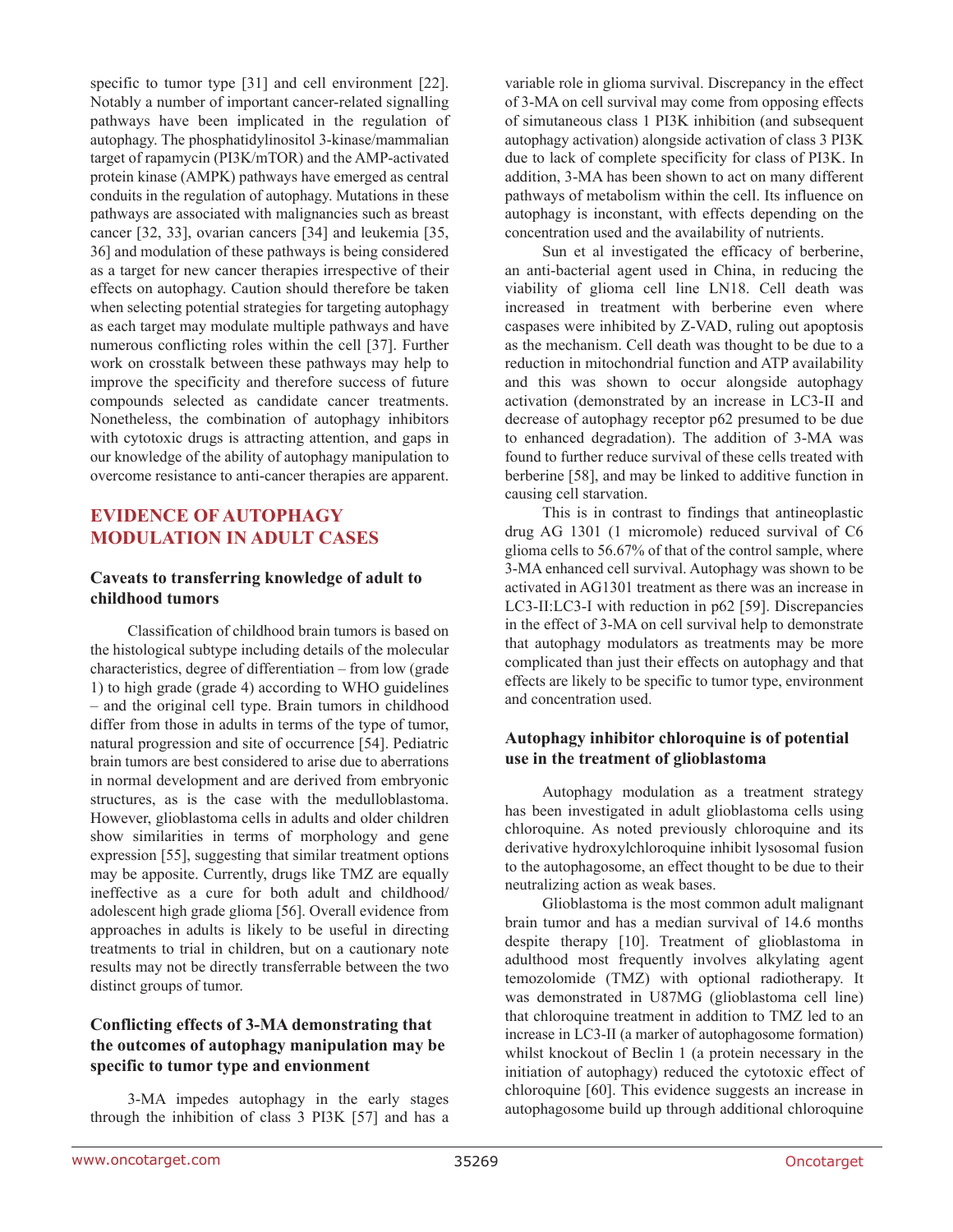treatment. In a cohort of 30 glioblastoma patients aged less than 60 years, it was found that treatment with chloroquine after tumor resection as an adjunct to chemotherapy and radiotherapy increased the mean survival time to 24 months as opposed to 11 months in those who did not receive chloroquine. Following these results, chloroquine was identified as an attractive subject for study in larger cohorts [61]. A more recent study, carried out in 2015, found the addition of chloroquine to further reduce the size of C6 glioma tumors than the implementation of TMZ treatment alone [62] and is backed up by secondary findings of Min et al. whilst developing a luciferase reporting system of autophagy activity [63].

The mean tolerated dose of hydroxychloroquine in a phase 2 clinical study was found to be 600mg/day; a dose which yielded no changes in survival or tumor growth inhibition. 800mg/day resulted in neutropenia and thrombocytopenia in all three subjects, likely due to myelosuppression resulting from treatment with both TMZ and hydroxychloroquine [64]. The use of chloroquine as an adjunct to promote autophagosome build-up could theoretically be further enhanced through concurrent upregulation of autophagy using a compound such as rapamycin to enhance the initiation phase. The use of such a combination approach could reduce the therapeutic dose of (hydroxy)chloroquine. However, rapamycin can also cause neutropenia and pancytopenia [65] as can radiotherapy [66]. These are effects of most methods of chemotherapy and should be kept in mind when developing new treatment strategies.

Huang et al investigated the potential of bevacizumab, a monoclonal antibody targeting VEGF-A receptors as a treatment to induce apoptosis of U87MG glioblastoma cells. The addition of 10 micromolar chloroquine enhanced the percentage of apoptotic cells from 25.45% to 54.22%. The method of cell death from this combined approach was suggested to be due to cell starvation coming from both a lack of angiogenesis and recycling of intracellular components [67]. These findings have been reproduced by Müller-Greven et al in CD133+ve gioblastoma cells; treatment with bevacizumab was associated with enhanced autophagy levels and cell death was enhanced by adding in bafilomycinA1 (a compound that blocks lysosomal acidification). In this investigation, autophagy was demonstrated through colocalisation of LC3 puncta with a marker of lysosomes (LAMP2) [68].

### **Autophagy inhibitor chloroquine is of potential use in the treatment of glioblastoma and medulloblastoma alongside fenofibrate**

Fenofibrate, a PPAR alpha agonist, has been shown to force cells from a human glioblastoma cell line into B-oxidation of fatty acids. This process led to ATP depletion and AMP dependent activation of autophagy that was visualized via enhanced abundance of LC3-II. *In vitro*, the addition of 50 micromolar fenofibrate to an LN-229 glioblastoma cell culture led to 96% growth inhibition. Although the oral route was found to be ineffective *in vivo*, intracranial delivery of 5microlitres of 1millimolar fenofibrate to 5 mice with U-87MG-Luc tumors led to a 6 fold decrease in tumor proliferation compared with DMSO treated controls [69].

Cell survival of LN-229 cells treated with fenofibrate was enhanced where a non-cytotoxic dose of rapamycin was added which could be reflective of enhanced energy release as part of effective autophagy upregulation. Conversely, cell death was enhanced by the addition of chloroquine or bafilomycin which prevent recycled contents from being released out of the autophagsosomes [69].

The use of fenofibrate as part of a combinatorial strategy in pediatric cancer patients has been investigated in a recent phase 2 clinical trial which used a novel approach of continuous low dosing of medications- known as a metronomic strategy- aiming to simultaneously exploit the anti-angiogenic properties of several different pharmaceuticals. The approach demonstrated a partial response (decrease in tumor growth <50%) or stabilization in 8/12 patients with low grade glioma and 12/19 patients with ependymoma, although only 58% and 37% respectively of patients were able to complete the 27 week course of treatment [70].

A further study into the use of fenofibrate in cancer treatment used mouse BsB8 cells, a model for pediatric medulloblastoma. Pediatric medulloblastoma has an incidence of 0.2 per 100,000 in England (1995-2003) [71] and is the most common malignant brain tumor in childhood. High incidence in younger children and quick progression compared to other subtypes of childhood brain tumor [72] make it an essential research topic. 25 micro moles of fenofibrate added to mouse BsB8 cells for 24hrs reduced the phosphorylation of regulators IRS-1, AKT and GSK-3B, which could have the downstream effect of inducing autophagy. There was reduced growth noted in these cells, suggesting that autophagy modulation may also have an effect in medulloblastoma cells [73].

### **Enhancement of autophagy induction during radiotherapy induces cell growth arrest in adult CNS cancer**

As noted above radiotherapy has been shown to induce autophagy which itself can be cytoprotective. Palumbo *et al.* investigated the role of autophagy in radiotherapy treatment of glioblastoma using radiosensitive T98G cells and in U373MG cells which show limited sensitivity to this treatment. In T98G cells, low levels of radiotherapy resulted in enhanced cell death with increases in the action of autophagy components Beclin 1, ATG5 and enhanced conversion of LC3-I to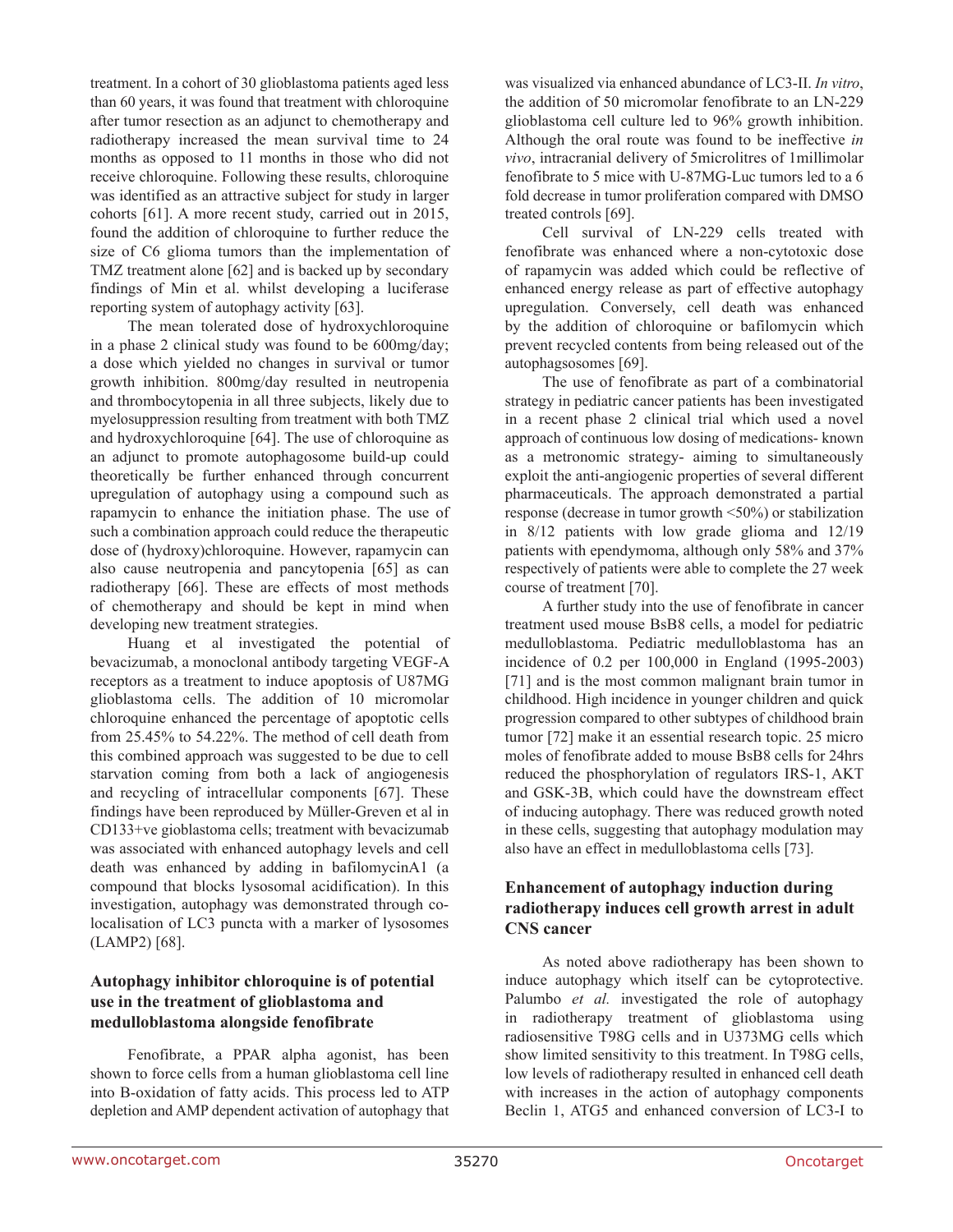LC3-II, signifying increased autophagosome maturation. siRNA knockout of essential autophagy genes (Beclin/ ATG7) ameliorated the reduction in cell proliferation, suggesting a potential requirement of functional autophagy for cell death. Cell death was enhanced by rapamycin, a compound known to induce autophagy at the early stages. U373MG cells were not affected in their individual viability after treatment with rapamycin but their survival fraction decreased dramatically [66]; an effect possibly linked to the buildup of autophagosomes. Overall, the study highlighted a potential role of functional autophagy in cell death following radiotherapy.

Treatment of radioresistant adult glioblastoma cells with the dual mTOR and P13K inhibitor NVP-BEZ235 (see Figure 1) was found to lead to cell growth arrest and a reduction in tumor proliferation after radiotherapy [74]. NVP-BEZ235 treatment of U251 glioblastoma cell line showed increased autophagy levels as indicated by the enhanced conversion of LC3 I-II. The observed increase in radiosensitisation may have been due to a combination of factors including autophagy activation. It was proposed that NVP-BEZ235 might also interfere with DNA damage repair through the AKT/mTOR pathway. Both rapamycin and mTOR inhibitor PP242 were found to cause irreversible growth arrest on a range of head and neck cancer cells treated with radiotherapy including glioma cells [75], providing further evidence of the potential for pharmacological mTOR manipulation to be a viable treatment mechanism in addition to radiotherapy. It should be noted that enhanced autophagy activation can happen alongside cell death and is not necessarily causative. Further studies are needed to confirm a possible link between autophagosome build up and cell death with possible mechanisms being cell starvation (with nutrients locked inside autophagosomes) or modulation of cell signaling.

# **RELEVANCE TO PEDIATRIC BRAIN TUMORS**

### **Current evidence of autophagy modulation as a treatment strategy in children's brain tumors**

Evidence of autophagy manipulation in childhood brain tumors is lacking; this conclusion is supported from the limited results of a recent literature search as presented in Table 1. As in adults, the effect of autophagy modulation appears to be tumor specific as highlighted in an investigation into sildenafil alongside etoposide treatment where autophagy was studied as a possible mechanism of cell death. Interestingly, inhibition of autophagy initiation via knockout of either Beclin 1 or ATG5 was found to enhance survival of DAOY/D283 cells but was detrimental to the survival of patient derived HOSS1 medulloblastoma cells [31]; thus emphasizing the need for treatments to be tumor specific if autophagy is to

be manipulated successfully in childhood tumors as well as those in adults.

#### **Evidence of autophagy modulation as a treatment strategy in pediatric brain tumors with V600E mutation**

BRAF, a kinase implicated in cell growth and survival, is activated following growth factor-receptor binding [52, 82, 83]. The V600E mutated variant of BRAF disrupts auto-inhibition, leading to constant activation of cell growth and has been identified in various types of pediatric brain tumors. These include on average 9% of pilocytic astrocytomas (one of the most common brain tumors in childhood), 33% of anaplastic astrocytomas and 69% of pleomorphic xanthoastrocytomas. The mutation is generally more abundant in pediatric CNS tumors than those found in adults [82]. CNS tumor cells with the BRAF V600E mutation have higher rates of autophagy in response to cell stress than those without. Studies have found that treatment using growth inhibitor vemurafenib, a chemotherapy agent, combined with chloroquine results in a greater reduction in viability of tumor cells with the mutation than in those without [76]. This phenomenon has also been demonstrated in a case study of a brainstem ganglioglioma with BRAF V600E mutation first presenting at 13 years of age. Treatment of the patient with vemurafenib and vinblastine resulted in manifestations of resistance in contrast to vemurafenibchloroquine combination which reduced tumor growth over a 2.5 year follow up period [76, 84]. The success of this treatment may have been influenced by the modulation of autophagy through the combined action of chemotherapy and chloroquine in the presence of BRAF V600E mutation.

UAI-201 is another BRAF targeting drug that was found to cause dose-dependent inhibition of glioma growth in cells with V600E mutation, including the KG-1-C line from glioma cells of a 13 year old boy. Treatment of these V600E mutated cells with UAI-201 resulted in an increase in LC3-I to LC3-II conversion indicative of autophagy activation. Deletion of Beclin-1 lessened the antiproliferative effect of UAI-201 in cells with the V600E mutation [84]. The requirement for Beclin-1 provides good evidence that autophagy is involved in cell death in BRAF mutation (where it is already genetically upregulated). Because BRAF mutation is generally more common in pediatric CNS tumors, than in adult cases the strategy of targeting autophagy holds promise in this group.

### **Evidence of autophagy modulation as a treatment strategy for subependymal giant cell astrocytoma in children with tuberous sclerosis**

Several genetic mutations can predispose to the development of a low grade glioma. Tuberous sclerosis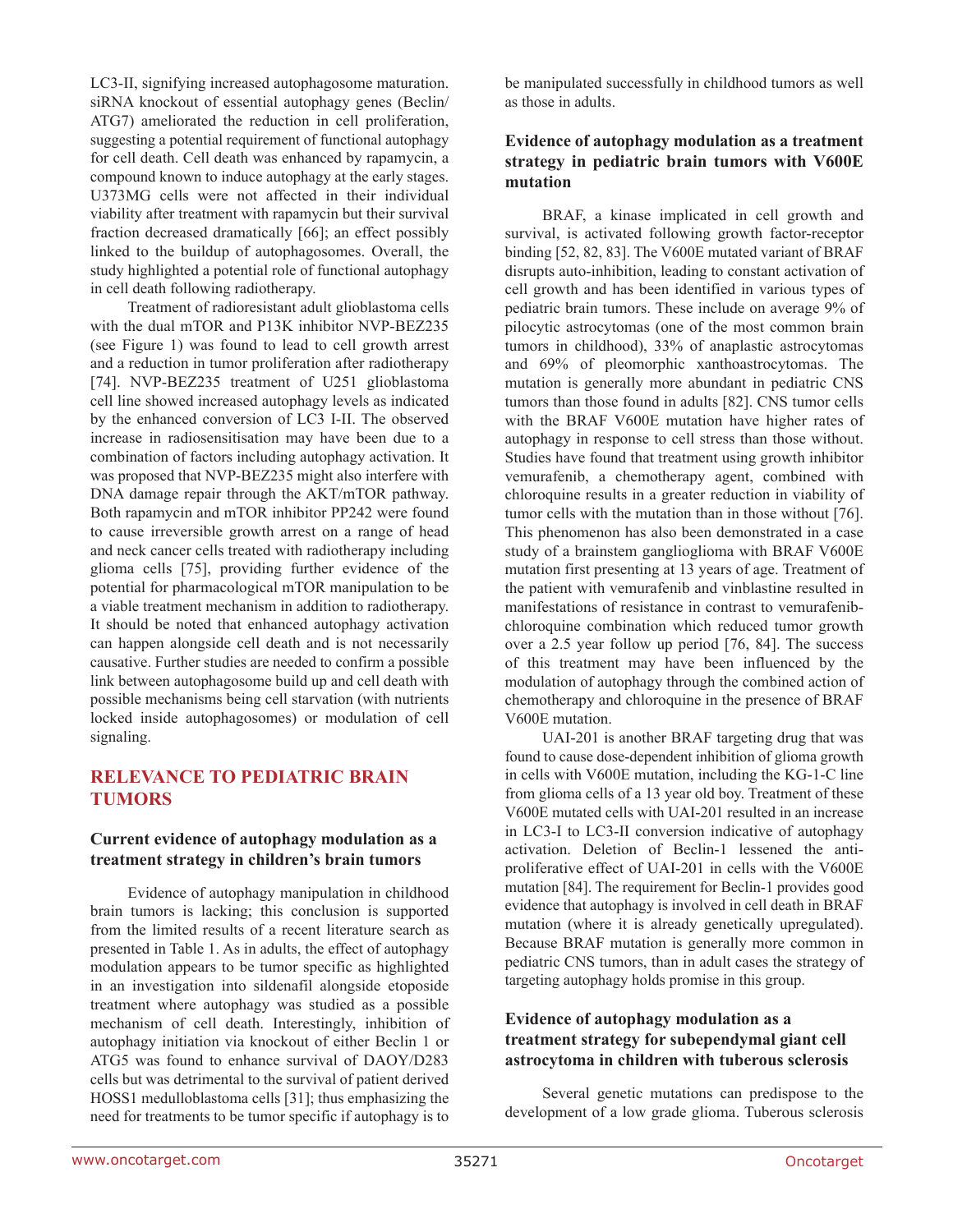| Paper title                                                                                                                                                 | <b>Study aims</b>                                                                                                                           | <b>Model of disease</b>                                                                                                 | <b>Modifier</b>         | Outcome                                                                                                                                                       | <b>Evidence specific</b><br>to pediatrics                                                                            |
|-------------------------------------------------------------------------------------------------------------------------------------------------------------|---------------------------------------------------------------------------------------------------------------------------------------------|-------------------------------------------------------------------------------------------------------------------------|-------------------------|---------------------------------------------------------------------------------------------------------------------------------------------------------------|----------------------------------------------------------------------------------------------------------------------|
| Autophagy<br>inhibition improves<br>chemosensitivity in<br>BRAF(V600E) brain<br>tumors $[76]$ .                                                             | Evidence in tumor<br>cells+ a case study<br>suggesting cells<br>with BRAF(V600E)<br>mutation are<br>autophagy dependent cells (astrocytoma) | WT BT16 and<br><b>BRAF</b> <sup>V600E</sup> 794<br>(ganglioglioma),<br>AM38 and<br>NMC-G1 mutant                        | CQ                      | Reduced tumor viability<br>only in BRAF (V600E)<br>mutation                                                                                                   | BRAF(V600E)<br>mutation is<br>important in<br>pediatric central<br>nervous system<br>(CNS) tumors.<br>Case as below. |
| Autophagy inhibition<br>overcomes multiple<br>mechanisms of resistance<br>to BRAF inhibition in<br>brain tumors [77].                                       | Evidence in cells<br>of LC3 indution<br>with chloroquine<br>in relation to tumor<br>growth                                                  | 94R and AM38R<br>cells resistant<br>to vemurafenib<br>+ multiple case<br>studies.                                       | CQ                      | Tumor growth reduced.<br>This was also shown<br>with continuing<br>treatment over 2.5 yrs<br>in one case study.                                               | Pediatric case<br>study                                                                                              |
| PDE5 inhibitors enhance<br>the lethality of standard<br>of care chemotherapy in<br>pediatric CNS tumor cells<br>$[31]$ .                                    | Investigation of<br>mechanism of action<br>for cell death after<br>treatment with<br>sildenafil.                                            | DAOY/D283<br>patient derived<br>HOSS1<br>medulloblastoma<br>cells treated with<br>etoposide                             | KO Beclin 1/<br>ATG5    | Enhanced survival of<br>DAOY/D283 cells;<br>reduced survival<br>HOSS1 cells                                                                                   | Pediatric CNS<br>tumor cells                                                                                         |
| Salinomycin induced<br>ROS results in abortive<br>autophagy and leads to<br>regulated necrosis in<br>glioblastoma [78].                                     | Investigation into<br>mechanism of action<br>of salinomycin<br>against tumor cells                                                          | SF188, GSC11<br>glioblastoma cell<br>lines                                                                              | Salinomycin             | Salinomycin enhances<br>ROS, thus inducing<br>autophagy which was<br>then blocked with build<br>up of lysosomes. Cell<br>death then occurred via<br>necrosis. | Pediatric high<br>grade glioma cells                                                                                 |
| Restoration of miR-<br>30a expression inhibits<br>growth, tumorigenicity<br>of medulloblastoma<br>cells accompanied by<br>autophagy inhibition.<br>$[79]$ . | Effect of miR-30a on<br>autophagy and cell<br>death                                                                                         | DAOY- SHH<br>medulloblastoma<br>D285-type 4-5<br>D4250 group 3                                                          | $miR-30a$               | MirR-30a inhibits<br>autophagy (reduces<br>beclin 1/ATG5<br>expression) and was<br>linked to increased cell<br>death                                          | DAOY cell line<br>from desmoplastic<br>cerebellar<br>medulloblastoma<br>of a 4 yr old $[80]$ .                       |
| The p53 tumor suppressor<br>protein protects against<br>chemotherapeutic stress<br>and apoptosis in human<br>medulloblastoma cells<br>$[81]$                | Effect of 3-MA/CQ<br>on survival of D556<br>and DAOY cells<br>(secondary outcome)                                                           | D556, DAOY                                                                                                              | 3MA<br>/CQ              | None                                                                                                                                                          | DAOY cell line<br>from desmoplastic<br>cerebellar<br>medulloblastoma<br>of a 4 yr old [80].                          |
| Modulation of a brain<br>tumor autophagy and<br>chemosensitivity [9].                                                                                       | Effect of rapamycin/<br>CQ on DAOY +<br>BT-16 CNS atypical<br>teratoid/rhabdoid<br>tumor cells survival<br>+CCNU and cisplatin              | DAOY+ ONS76<br>medulloblastoma<br>cells as well as<br>BT-16+ BT-12 CNS<br>atypical teratoid/<br>rhabdoid tumor<br>cells | Rapamycin/<br><b>CQ</b> | None                                                                                                                                                          | DAOY cell line<br>from desmoplastic<br>cerebellar<br>medulloblastoma<br>of a 4 yr old [80].                          |

#### **Table 1: Current evidence of autophagy modulation as a strategy for treating children's brain tumors**

Treating children's brain tumors.

A search in PubMed for the terms "autophagy AND children's brain tumors/autophagy AND pediatric brain tumors" (11.4.18) returned 35 and 34 results respectively. 13 papers were identified in both of these searches. 11 papers presented evidence of autophagy manipulation on brain tumor models; of which seven presented evidence specific to the pediatric brain tumors rather than adult pathology; with two finding no effect of autophagy modulation on cell survival [9, 81].

Abbreviations: chloroquine, CQ; knockout, KO.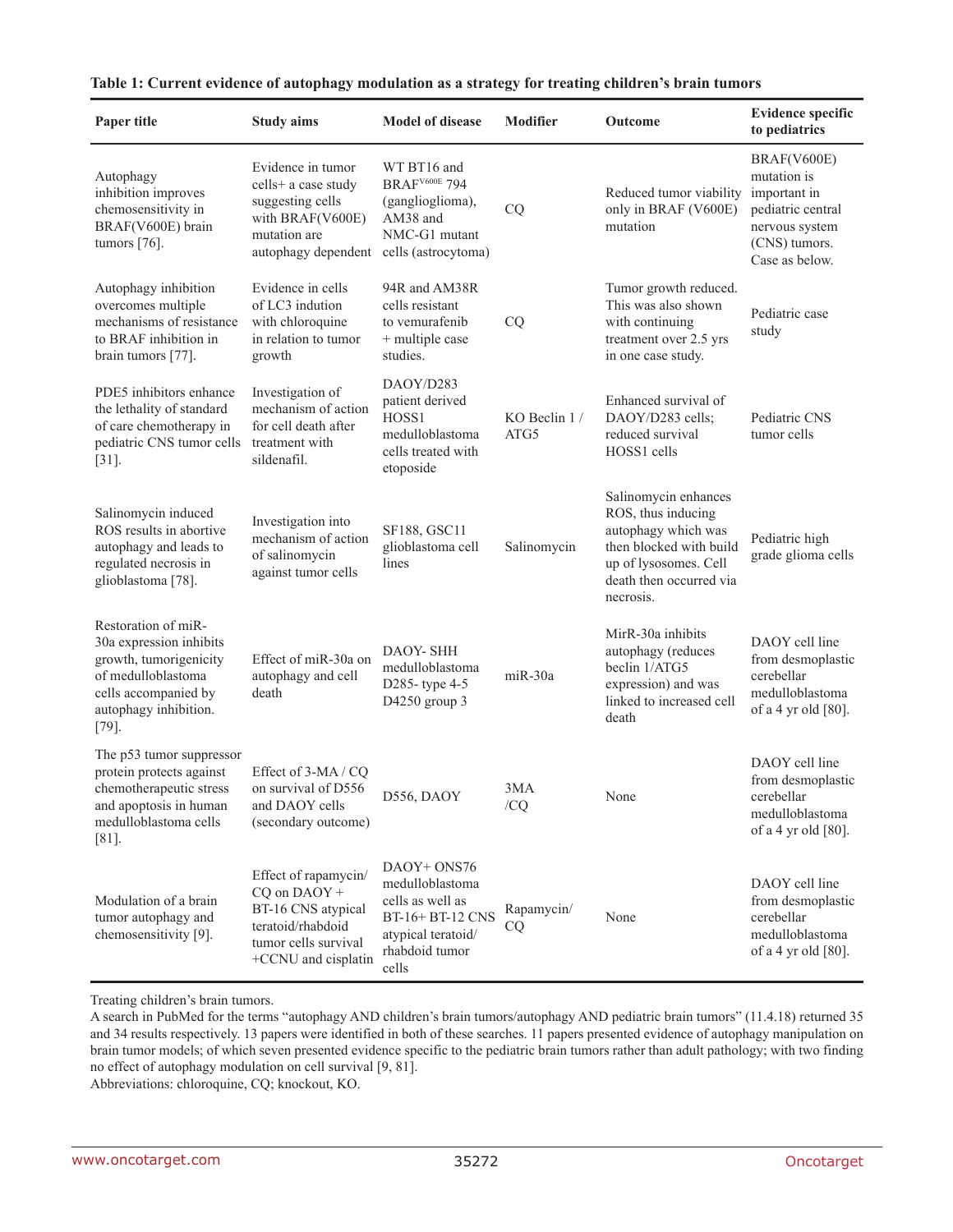(TS) is an autosomal dominant condition caused by mutation of either *TSC1* or *TSC2* and is associated with neurological effects such as seizures, autism and reduced intellect as well as tumor formation in the heart, brain, lungs and kidneys [85]. Subependymal giant cell astrocytoma (SEGA) is a benign brain tumor occurring in up to 20% of patients with TS and most commonly occurs between the ages of 10 and 20 years. It can be treated using the antineoplastic chemotherapy drug everolimus; an mTOR inhibitor [86].

Wild type TSC1 and 2 combine to form a complex involved in tumor suppression that inactivates the GTPase Rheb [87], thus decreasing mTOR signaling which relieves mTOR-mediated inhibition of autophagy. Mutation in either *TSC1* or *TSC2* leads to constant activation of mTOR [88] which could suppress autophagy activity. TSC2 negative murine embryonic fibroblasts were found to have smaller and fewer autophagosomes at baseline than wild type cells, with a reduced rate of autophagosome formation. Genetic reduction of *SQSTM1* (coding for autophagy receptor p62) inhibited growth in xenograft tumors with homozygous deletion of TSC2, proving the activity of SQSTM1/p62 and the process of autophagy to be still somewhat active in these tumors. However, autophagy inhibition remains a challenge in this case due to lack of selectivity for tumor cells. SEGA tumor growth was inhibited through using a combination of rapamycin and chloroquine where rapamycin induces the formation of autophagosomes whilst chloroquine inhibits their destruction [88]. In support of this model the drugs were found to be more cytotoxic in combination than when used alone. These results are noteworthy as they demonstrate that autophagy modulation may be of use even in the absence of additional genetic/pharmacological autophagy induction.

# **CONCLUDING REMARKS**

Evidence of autophagy manipulation in pediatric brain tumors is limited and is tumor-specific. However, manipulation of autophagy remains an exciting candidate treatment strategy, especially alongside chemotherapy, where cancerous cells with high turnover are likely to have been affected by cytotoxic agents and may be undergoing autophagic removal of damaged proteins and organelles. The resulting up-regulation of autophagy in tumor cells following treatment could potentially make them more vulnerable to modulation than in healthy tissue. Disease-associated genetic mutation can have an effect on baseline cellular autophagy rates as demonstrated in V600E mutation of BRAF and this could make autophagy modulation particularly useful in affected cells. However, cytotoxicity through combinatorial use of several agents to manipulate autophagy can be achieved even in tumors with genetic downregulation of autophagy, as in the case of *TSC* mutations.

### **FUTURE PERSPECTIVE**

Childhood brain tumors continue to be the leading cause of cancer-related death in this age group and are, therefore, an important area of research currently and in the future. Developing medication is particularly important for childhood brain tumors as strategies to both improve survival and to minimize therapy related long term sequelae are so clearly needed. Although autophagy action is influenced by both genetic and environmental factors, use of the combination approach is not necessarily limited in the absence of constitutive autophagy up-regulation and could, therefore, potentially be investigated as an adjunct to current therapy in all types of childhood brain tumor.

# **EXECUTIVE SUMMARY**

- Childhood brain tumors currently represent a significant research area.
- Autophagy is a process already implicated in tumor evolution, and leads to stage-dependent enhancement or reduction of tumor growth.
- • Autophagy can be upregulated in tumor cells undergoing chemo and radiotherapy.
- • The regulation of autophagy can already be targeted at specific stages using available drugs.
- The autophagy inhibitor chloroquine has been shown to reduce glioblastoma growth.
- Induction of autophagy induces cell growth arrest in adult CNS tumors being treated with radiotherapy.
- There is some evidence of autophagy modulation as a successful treatment strategy in pediatric brain tumors. This so far includes those with the V600E mutation and SEGA tumors in tuberous sclerosis.

# **CONFLICTS OF INTEREST**

The authors declare no conflicts of interest.

### **REFERENCES**

- 1. Ostrom QT, Gittleman H, Liao P, Vecchione-Koval T, Wolinsky Y, Kruchko C, Barnholtz-Sloan JS. CBTRUS Statistical Report: primary brain and other central nervous system tumors diagnosed in the United States in 2010-2014. Neuro Oncol. 2017; 19:v1–88.
- 2. Ward E, DeSantis C, Robbins A, Kohler B, Jemal A. Childhood and adolescent cancer statistics, 2014. CA Cancer J Clin. 2014; 64:83–103.
- 3. Oeffinger KC, Mertens AC, Sklar CA, Kawashima T, Hudson MM, Meadows AT, Friedman DL, Marina N, Hobbie W, Kadan-Lottick NS, Schwartz CL, Leisenring W, Robison LL, and Childhood Cancer Survivor Study. Chronic health conditions in adult survivors of childhood cancer. N Engl J Med. 2006; 355:1572–82.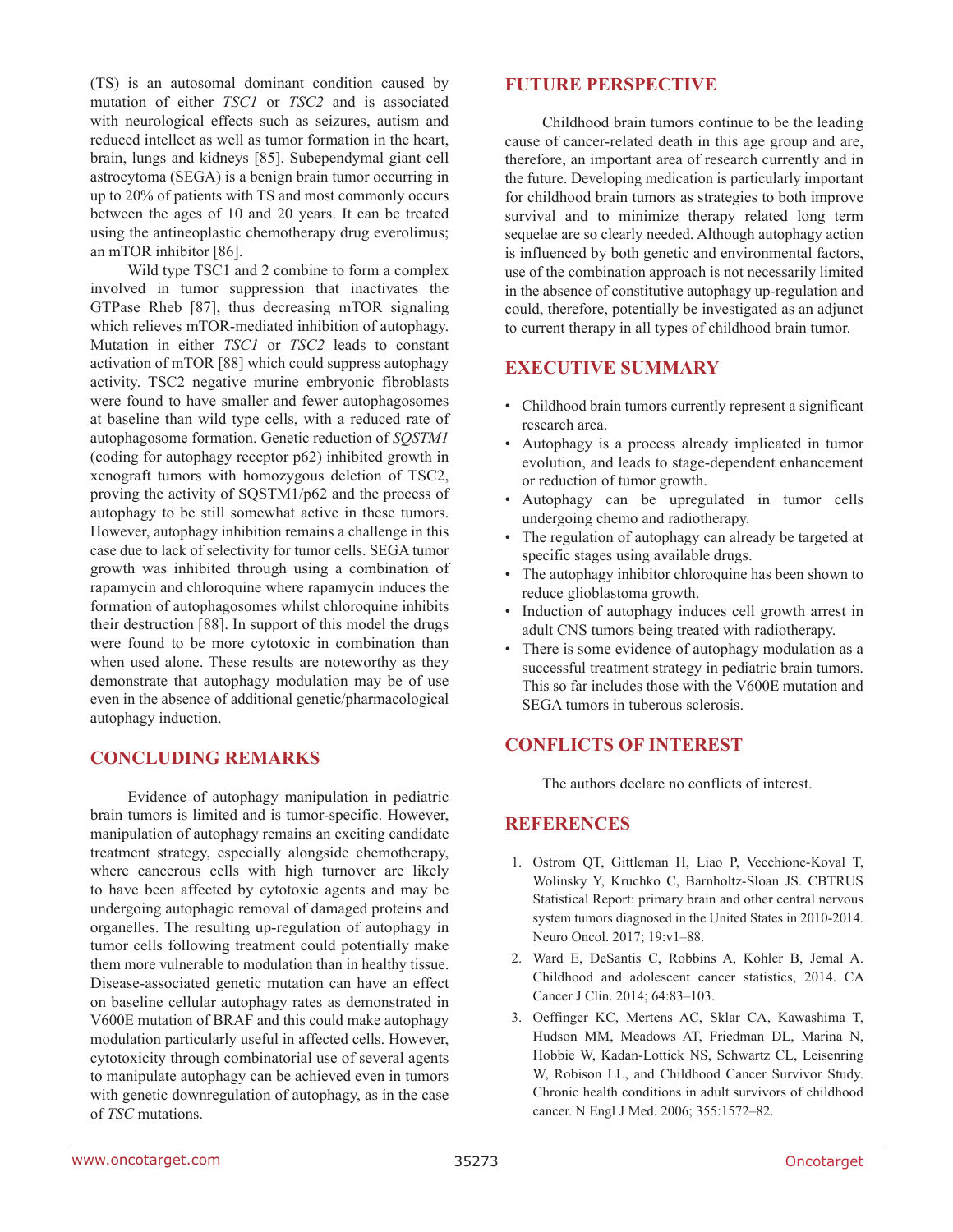- 4. Levy JM, Towers CG, Thorburn A. Targeting autophagy in cancer. Nat Rev Cancer. 2017; 17:528–42.
- 5. Yu HC, Lin CS, Tai WT, Liu CY, Shiau CW, Chen KF. Nilotinib induces autophagy in hepatocellular carcinoma through AMPK activation. J Biol Chem. 2013; 288:18249–59.
- 6. Li M, Li H, Liu F, Bi R, Tu X, Chen L, Ye S, Cheng X. Characterization of ovarian clear cell carcinoma using target drug-based molecular biomarkers: implications for personalized cancer therapy. J Ovarian Res. 2017; 10:9.
- 7. Ma XH, Piao SF, Dey S, McAfee Q, Karakousis G, Villanueva J, Hart LS, Levi S, Hu J, Zhang G, Lazova R, Klump V, Pawelek JM, et al. Targeting ER stress-induced autophagy overcomes BRAF inhibitor resistance in melanoma. J Clin Invest. 2014; 124:1406–17.
- 8. Chakradeo S, Sharma K, Alhaddad A, Bakhshwin D, Le N, Harada H, Nakajima W, Yeudall WA, Torti SV, Torti FM, Gewirtz DA. Yet another function of p53—the switch that determines whether radiation-induced autophagy will be cytoprotective or nonprotective: implications for autophagy inhibition as a therapeutic strategy. Mol Pharmacol. 2015; 87:803–14.
- 9. Levy JM, Thorburn A. Modulation of pediatric brain tumor autophagy and chemosensitivity. J Neurooncol. 2012; 106:281–90.
- 10. Yan Y, Xu Z, Dai S, Qian L, Sun L, Gong Z. Targeting autophagy to sensitive glioma to temozolomide treatment. J Exp Clin Cancer Res. 2016; 35:23.
- 11. Rojas-Puentes LL, Gonzalez-Pinedo M, Crismatt A, Ortega-Gomez A, Gamboa-Vignolle C, Nuñez-Gomez R, Dorantes-Gallareta Y, Arce-Salinas C, Arrieta O. Phase II randomized, double-blind, placebo-controlled study of whole-brain irradiation with concomitant chloroquine for brain metastases. Radiat Oncol. 2013; 8:209.
- 12. Verbaanderd C, Maes H, Schaaf MB, Sukhatme VP, Pantziarka P, Sukhatme V, Agostinis P, Bouche G. Repurposing Drugs in Oncology (ReDO)-chloroquine and hydroxychloroquine as anti-cancer agents. Ecancermedicalscience. 2017; 11:781.
- 13. Bilger A, Bittner MI, Grosu AL, Wiedenmann N, Meyer PT, Firat E, Niedermann G, Weber WA, Milanović D. FET-PET-based reirradiation and chloroquine in patients with recurrent glioblastoma: first tolerability and feasibility results. Strahlenther Onkol. 2014; 190:957–61.
- 14. Eldredge HB, Denittis A, Duhadaway JB, Chernick M, Metz R, Prendergast GC. CONCURRENT WHOLE BRAIN RADIOTHERAPY AND SHORT-COURSE CHLOROQUINE IN PATIENTS WITH BRAIN METASTASES: A PILOT TRIAL. J Radiat Oncol. 2013; 2:2.
- 15. Sikorska B, Papierz W, Zakrzewki K, Fiks T, Polis L, Liberski PP. Ultrastructural heterogeneity of gangliogliomas. Ultrastruct Pathol. 2007; 31:9–14.
- 16. Natsumeda M, Aoki H, Miyahara H, Yajima N, Uzuka T, Toyoshima Y, Kakita A, Takahashi H, Fujii Y. Induction

of autophagy in temozolomide treated malignant gliomas. Neuropathology. 2011; 31:486–93.

- 17. Dolma S, Selvadurai HJ, Lan X, Lee L, Kushida M, Voisin V, Whetstone H, So M, Aviv T, Park N, Zhu X, Xu C, Head R, et al. Inhibition of Dopamine Receptor D4 Impedes Autophagic Flux, Proliferation, and Survival of Glioblastoma Stem Cells. Cancer Cell. 2016; 29:859–73.
- 18. Galluzzi L, Vitale I, Aaronson SA, Abrams JM, Adam D, Agostinis P, Alnemri ES, Altucci L, Amelio I, Andrews DW, Annicchiarico-Petruzzelli M, Antonov AV, Arama E, et al. Molecular mechanisms of cell death: recommendations of the Nomenclature Committee on Cell Death 2018. Cell Death Differ. 2018; 25:486–541.
- 19. Radogna F, Dicato M, Diederich M. Cancer-type-specific crosstalk between autophagy, necroptosis and apoptosis as a pharmacological target. Biochem Pharmacol. 2015; 94:1–11.
- 20. Eisenberg-Lerner A, Bialik S, Simon HU, Kimchi A. Life and death partners: apoptosis, autophagy and the cross-talk between them. Cell Death Differ. 2009; 16:966–75.
- 21. Cheng Y, Ren X, Hait WN, Yang JM. Therapeutic targeting of autophagy in disease: biology and pharmacology. Pharmacol Rev. 2013; 65:1162–97.
- 22. Jennewein L, Ronellenfitsch MW, Antonietti P, Ilina EI, Jung J, Stadel D, Flohr LM, Zinke J, von Renesse J, Drott U, Baumgarten P, Braczynski AK, Penski C, et al. Diagnostic and clinical relevance of the autophago-lysosomal network in human gliomas. Oncotarget. 2016; 7:20016–32. [https://](https://doi.org/10.18632/oncotarget.7910) [doi.org/10.18632/oncotarget.7910.](https://doi.org/10.18632/oncotarget.7910)
- 23. Gustafsson AB, Gottlieb RA. Recycle or die: the role of autophagy in cardioprotection. J Mol Cell Cardiol. 2008; 44:654–61.
- 24. Bingel C, Koeneke E, Ridinger J, Bittmann A, Sill M, Peterziel H, Wrobel JK, Rettig I, Milde T, Fernekorn U, Weise F, Schober A, Witt O, Oehme I. Three-dimensional tumor cell growth stimulates autophagic flux and recapitulates chemotherapy resistance. Cell Death Dis. 2017; 8:e3013.
- 25. Aveic S, Pantile M, Seydel A, Esposito MR, Zanon C, Li G, Tonini GP. Combating autophagy is a strategy to increase cytotoxic effects of novel ALK inhibitor entrectinib in neuroblastoma cells. Oncotarget. 2016; 7:5646–63. [https://](https://doi.org/10.18632/oncotarget.6778) [doi.org/10.18632/oncotarget.6778.](https://doi.org/10.18632/oncotarget.6778)
- 26. Li X, Roife D, Kang Y, Dai B, Pratt M, Fleming JB. Extracellular lumican augments cytotoxicity of chemotherapy in pancreatic ductal adenocarcinoma cells via autophagy inhibition. Oncogene. 2016; 35:4881–90.
- 27. Zheng B, Zhu H, Gu D, Pan X, Qian L, Xue B, Yang D, Zhou J, Shan Y. MiRNA-30a-mediated autophagy inhibition sensitizes renal cell carcinoma cells to sorafenib. Biochem Biophys Res Commun. 2015; 459:234–39.
- 28. Wang L, Zhu YR, Wang S, Zhao S. Autophagy inhibition sensitizes WYE-354-induced anti-colon cancer activity *in vitro* and *in vivo*. Tumour Biol. 2016; 37:11743–52.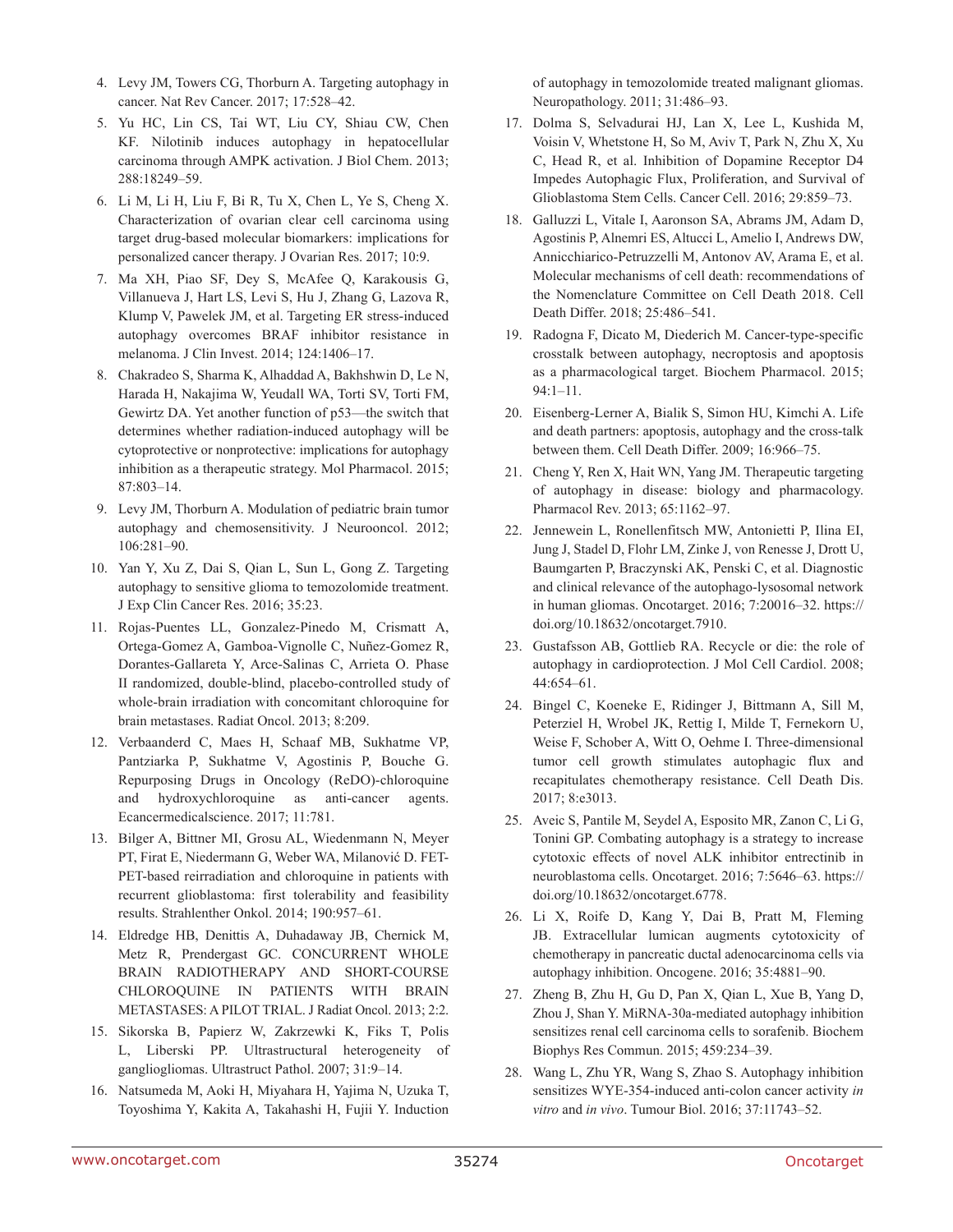- 29. Ghavami S, Shojaei S, Yeganeh B, Ande SR, Jangamreddy JR, Mehrpour M, Christoffersson J, Chaabane W, Moghadam AR, Kashani HH, Hashemi M, Owji AA, Łos MJ. Autophagy and apoptosis dysfunction in neurodegenerative disorders. Prog Neurobiol. 2014; 112:24–49.
- 30. Mauthe M, Orhon I, Rocchi C, Zhou X, Luhr M, Hijlkema KJ, Coppes RP, Engedal N, Mari M, Reggiori F. Chloroquine inhibits autophagic flux by decreasing autophagosome-lysosome fusion. Autophagy. 2018; 14:1435–55.
- 31. Roberts JL, Booth L, Conley A, Cruickshanks N, Malkin M, Kukreja RC, Grant S, Poklepovic A, Dent P. PDE5 inhibitors enhance the lethality of standard of care chemotherapy in pediatric CNS tumor cells. Cancer Biol Ther. 2014; 15:758–67.
- 32. Davis NM, Sokolosky M, Stadelman K, Abrams SL, Libra M, Candido S, Nicoletti F, Polesel J, Maestro R, D'Assoro A, Drobot L, Rakus D, Gizak A, et al. Deregulation of the EGFR/PI3K/PTEN/Akt/mTORC1 pathway in breast cancer: possibilities for therapeutic intervention. Oncotarget. 2014; 5:4603–50.<https://doi.org/10.18632/oncotarget.2209>
- 33. Guerrero-Zotano A, Mayer IA, Arteaga CL. PI3K/AKT/ mTOR: role in breast cancer progression, drug resistance, and treatment. Cancer Metastasis Rev. 2016; 35:515–24.
- 34. Rojas V, Hirshfield KM, Ganesan S, Rodriguez-Rodriguez L. Molecular Characterization of Epithelial Ovarian Cancer: Implications for Diagnosis and Treatment. Int J Mol Sci. 2016; 17:17.
- 35. Fransecky L, Mochmann LH, Baldus CD. Outlook on PI3K/ AKT/mTOR inhibition in acute leukemia. Mol Cell Ther. 2015; 3:2.
- 36. Dinner S, Platanias LC. Targeting the mTOR Pathway in Leukemia. J Cell Biochem. 2016; 117:1745–52.
- 37. Liu X, Chhipa RR, Nakano I, Dasgupta B. The AMPK inhibitor compound C is a potent AMPK-independent antiglioma agent. Mol Cancer Ther. 2014; 13:596–605.
- 38. Hara T, Takamura A, Kishi C, Iemura S, Natsume T, Guan JL, Mizushima N. FIP200, a ULK-interacting protein, is required for autophagosome formation in mammalian cells. J Cell Biol. 2008; 181:497–510.
- 39. Juárez-Rojas JG, Reyes-Soffer G, Conlon D, Ginsberg HN. Autophagy and cardiometabolic risk factors. Rev Endocr Metab Disord. 2014; 15:307–15.
- 40. Miracco C, Cosci E, Oliveri G, Luzi P, Pacenti L, Monciatti I, Mannucci S, De Nisi MC, Toscano M, Malagnino V, Falzarano SM, Pirtoli L, Tosi P. Protein and mRNA expression of autophagy gene Beclin 1 in human brain tumors. Int J Oncol. 2007; 30:429–36.
- 41. Tan CC, Yu JT, Tan MS, Jiang T, Zhu XC, Tan L. Autophagy in aging and neurodegenerative diseases: implications for pathogenesis and therapy. Neurobiol Aging. 2014; 35:941–57.
- 42. Gurkar AU, Chu K, Raj L, Bouley R, Lee SH, Kim YB, Dunn SE, Mandinova A, Lee SW. Identification of ROCK1

kinase as a critical regulator of Beclin1-mediated autophagy during metabolic stress. Nat Commun. 2013; 4:2189.

- 43. Parzych KR, Klionsky DJ. An overview of autophagy: morphology, mechanism, and regulation. Antioxid Redox Signal. 2014; 20:460–73.
- 44. Polson HE, de Lartigue J, Rigden DJ, Reedijk M, Urbé S, Clague MJ, Tooze SA. Mammalian Atg18 (WIPI2) localizes to omegasome-anchored phagophores and positively regulates LC3 lipidation. Autophagy. 2010; 6:506–22.
- 45. Geng J, Klionsky DJ. The Atg8 and Atg12 ubiquitinlike conjugation systems in macroautophagy. 'Protein modifications: beyond the usual suspects' review series. EMBO Rep. 2008; 9:859–64.
- 46. Tanida I. Autophagy basics. Microbiol Immunol. 2011; 55:1–11.
- 47. Lippai M, Lőw P. The role of the selective adaptor p62 and ubiquitin-like proteins in autophagy. Biomed Res Int. 2014; 2014:832704.
- 48. Filimonenko M, Stuffers S, Raiborg C, Yamamoto A, Malerød L, Fisher EM, Isaacs A, Brech A, Stenmark H, Simonsen A. Functional multivesicular bodies are required for autophagic clearance of protein aggregates associated with neurodegenerative disease. J Cell Biol. 2007; 179:485–500.
- 49. Wang C, Hu Q, Shen HM. Pharmacological inhibitors of autophagy as novel cancer therapeutic agents. Pharmacol Res. 2016; 105:164–75.
- 50. Kesidou E, Lagoudaki R, Touloumi O, Poulatsidou KN, Simeonidou C. Autophagy and neurodegenerative disorders. Neural Regen Res. 2013; 8:2275–83.
- 51. Feng Z, Zhang H, Levine AJ, Jin S. The coordinate regulation of the p53 and mTOR pathways in cells. Proc Natl Acad Sci U S A. 2005; 102:8204–09.
- 52. Dimitrova V, Arcaro A. Targeting the PI3K/AKT/mTOR signaling pathway in medulloblastoma. Curr Mol Med. 2015; 15:82–93.
- 53. Wechsler-Reya R, Scott MP. The developmental biology of brain tumors. Annu Rev Neurosci. 2001; 24:385–428.
- 54. Baker SJ, Ellison DW, Gutmann DH. Pediatric gliomas as neurodevelopmental disorders. Glia. 2016; 64:879-95.
- 55. Sturm D, Witt H, Hovestadt V, Khuong-Quang DA, Jones DT, Konermann C, Pfaff E, Tönjes M, Sill M, Bender S, Kool M, Zapatka M, Becker N, et al. Hotspot mutations in H3F3A and IDH1 define distinct epigenetic and biological subgroups of glioblastoma. Cancer Cell. 2012; 22:425–37.
- 56. Cohen KJ, Heideman RL, Zhou T, Holmes EJ, Lavey RS, Bouffet E, Pollack IF. Temozolomide in the treatment of children with newly diagnosed diffuse intrinsic pontine gliomas: a report from the Children's Oncology Group. Neuro Oncol. 2011; 13:410–16.
- 57. Wu Y, Wang X, Guo H, Zhang B, Zhang XB, Shi ZJ, Yu L. Synthesis and screening of 3-MA derivatives for autophagy inhibitors. Autophagy. 2013; 9:595–603.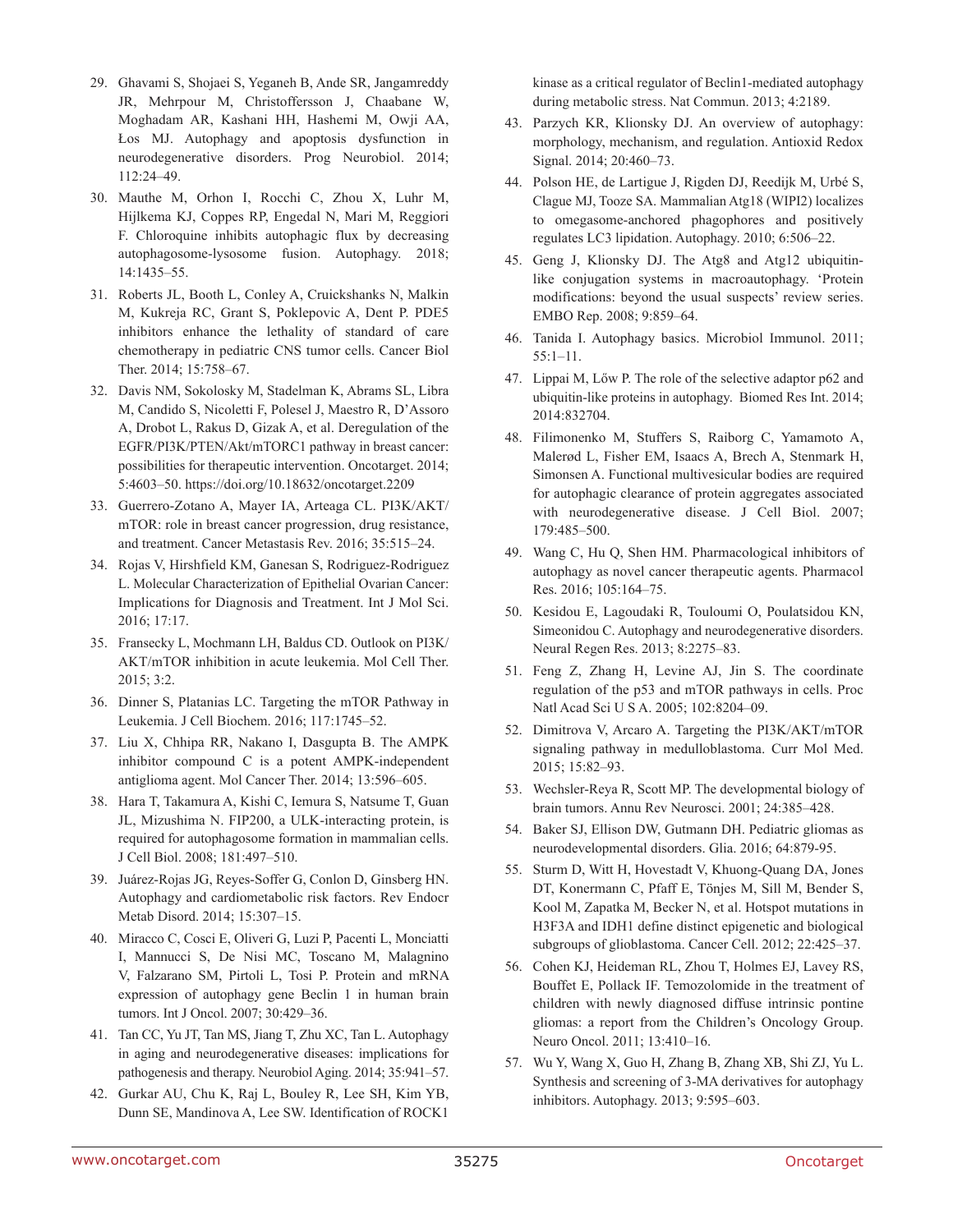- 58. Sun Y, Yu J, Liu X, Zhang C, Cao J, Li G, Liu X, Chen Y, Huang H. Oncosis-like cell death is induced by berberine through ERK1/2-mediated impairment of mitochondrial aerobic respiration in gliomas. Biomed Pharmacother. 2018; 102:699–710.
- 59. Wang Y, Wang H, Ge H, Yang Z. AG-1031 induced autophagic cell death and apoptosis in C6 glioma cells associated with Notch-1 signaling pathway. J Cell Biochem. 2018; 119:5893–903.
- 60. Golden EB, Cho HY, Jahanian A, Hofman FM, Louie SG, Schönthal AH, Chen TC. Chloroquine enhances temozolomide cytotoxicity in malignant gliomas by blocking autophagy. Neurosurg Focus. 2014; 37:E12.
- 61. Sotelo J, Briceño E, López-González MA. Adding chloroquine to conventional treatment for glioblastoma multiforme: a randomized, double-blind, placebo-controlled trial. Ann Intern Med. 2006; 144:337–43.
- 62. Zanotto-Filho A, Braganhol E, Klafke K, Figueiró F, Terra SR, Paludo FJ, Morrone M, Bristot IJ, Battastini AM, Forcelini CM, Bishop AJ, Gelain DP, Moreira JC. Autophagy inhibition improves the efficacy of curcumin/ temozolomide combination therapy in glioblastomas. Cancer Lett. 2015; 358:220–31.
- 63. Min Z, Ting Y, Mingtao G, Xiaofei T, Dong Y, Chenguang Z, Wei D. Monitoring autophagic flux using p62/SQSTM1 based luciferase reporters in glioma cells. Exp Cell Res. 2018; 363:84–94.
- 64. Rosenfeld MR, Ye X, Supko JG, Desideri S, Grossman SA, Brem S, Mikkelson T, Wang D, Chang YC, Hu J, McAfee Q, Fisher J, Troxel AB, et al. A phase I/II trial of hydroxychloroquine in conjunction with radiation therapy and concurrent and adjuvant temozolomide in patients with newly diagnosed glioblastoma multiforme. Autophagy. 2014; 10:1359–68.
- 65. British national formulary. BNF 68. London: BMJ Group and Pharmaceutical Press. 2014.
- 66. Palumbo S, Pirtoli L, Tini P, Cevenini G, Calderaro F, Toscano M, Miracco C, Comincini S. Different involvement of autophagy in human malignant glioma cell lines undergoing irradiation and temozolomide combined treatments. J Cell Biochem. 2012; 113:2308–18.
- 67. Huang H, Song J, Liu Z, Pan L, Xu G. Autophagy activation promotes bevacizumab resistance in glioblastoma by suppressing Akt/mTOR signaling pathway. Oncol Lett. 2018; 15:1487–94.
- 68. Müller-Greven G, Carlin CR, Burgett ME, Ahluwalia MS, Lauko A, Nowacki AS, Herting CJ, Qadan MA, Bredel M, Toms SA, Lathia JD, Hambardzumyan D, Sarkaria JN, et al. Macropinocytosis of Bevacizumab by Glioblastoma Cells in the Perivascular Niche Affects their Survival. Clin Cancer Res. 2017; 23:7059–71.
- 69. Wilk A, Wyczechowska D, Zapata A, Dean M, Mullinax J, Marrero L, Parsons C, Peruzzi F, Culicchia F, Ochoa A, Grabacka M, Reiss K. Molecular mechanisms of

fenofibrate-induced metabolic catastrophe and glioblastoma cell death. Mol Cell Biol. 2015; 35:182–98.

- 70. Robison NJ, Campigotto F, Chi SN, Manley PE, Turner CD, Zimmerman MA, Chordas CA, Werger AM, Allen JC, Goldman S, Rubin JB, Isakoff MS, Pan WJ, et al. A phase II trial of a multi-agent oral antiangiogenic (metronomic) regimen in children with recurrent or progressive cancer. Pediatr Blood Cancer. 2014; 61:636–42.
- 71. Johnson KJ, Cullen J, Barnholtz-Sloan JS, Ostrom QT, Langer CE, Turner MC, McKean-Cowdin R, Fisher JL, Lupo PJ, Partap S, Schwartzbaum JA, Scheurer ME. Childhood brain tumor epidemiology: a brain tumor epidemiology consortium review. Cancer Epidemiol Biomarkers Prev. 2014; 23:2716–36.
- 72. Khatua S, Sadighi ZS, Pearlman ML, Bochare S, Vats TS. Brain tumors in children—current therapies and newer directions. Indian J Pediatr. 2012; 79:922–27.
- 73. Urbanska K, Pannizzo P, Grabacka M, Croul S, Del Valle L, Khalili K, Reiss K. Activation of PPARalpha inhibits IGF-Imediated growth and survival responses in medulloblastoma cell lines. Int J Cancer. 2008; 123:1015–24.
- 74. Kuger S, Flentje M, Djuzenova CS. Simultaneous perturbation of the MAPK and the PI3K/mTOR pathways does not lead to increased radiosensitization. Radiat Oncol. 2015; 10:214.
- 75. Nam HY, Han MW, Chang HW, Lee YS, Lee M, Lee HJ, Lee BW, Lee HJ, Lee KE, Jung MK, Jeon H, Choi SH, Park NH, et al. Radioresistant cancer cells can be conditioned to enter senescence by mTOR inhibition. Cancer Res. 2013; 73:4267–77.
- 76. Levy JM, Thompson JC, Griesinger AM, Amani V, Donson AM, Birks DK, Morgan MJ, Mirsky DM, Handler MH, Foreman NK, Thorburn A. Autophagy inhibition improves chemosensitivity in BRAF(V600E) brain tumors. Cancer Discov. 2014; 4:773–80.
- 77. Mulcahy Levy JM, Zahedi S, Griesinger AM, Morin A, Davies KD, Aisner DL, Kleinschmidt-DeMasters BK, Fitzwalter BE, Goodall ML, Thorburn J, Amani V, Donson AM, Birks DK, et al. Autophagy inhibition overcomes multiple mechanisms of resistance to BRAF inhibition in brain tumors. eLife. 2017; 6:6.
- 78. Xipell E, Gonzalez-Huarriz M, Martinez de Irujo JJ, García-Garzón A, Lang FF, Jiang H, Fueyo J, Gomez-Manzano C, Alonso MM. Salinomycin induced ROS results in abortive autophagy and leads to regulated necrosis in glioblastoma. Oncotarget. 2016; 7:30626–41. [https://doi.org/10.18632/](https://doi.org/10.18632/oncotarget.8905) [oncotarget.8905.](https://doi.org/10.18632/oncotarget.8905)
- 79. Singh SV, Dakhole AN, Deogharkar A, Kazi S, Kshirsagar R, Goel A, Moiyadi A, Jalali R, Sridhar E, Gupta T, Shetty P, Gadewal N, Shirsat NV. Restoration of miR-30a expression inhibits growth, tumorigenicity of medulloblastoma cells accompanied by autophagy inhibition. Biochem Biophys Res Commun. 2017; 491:946–52.